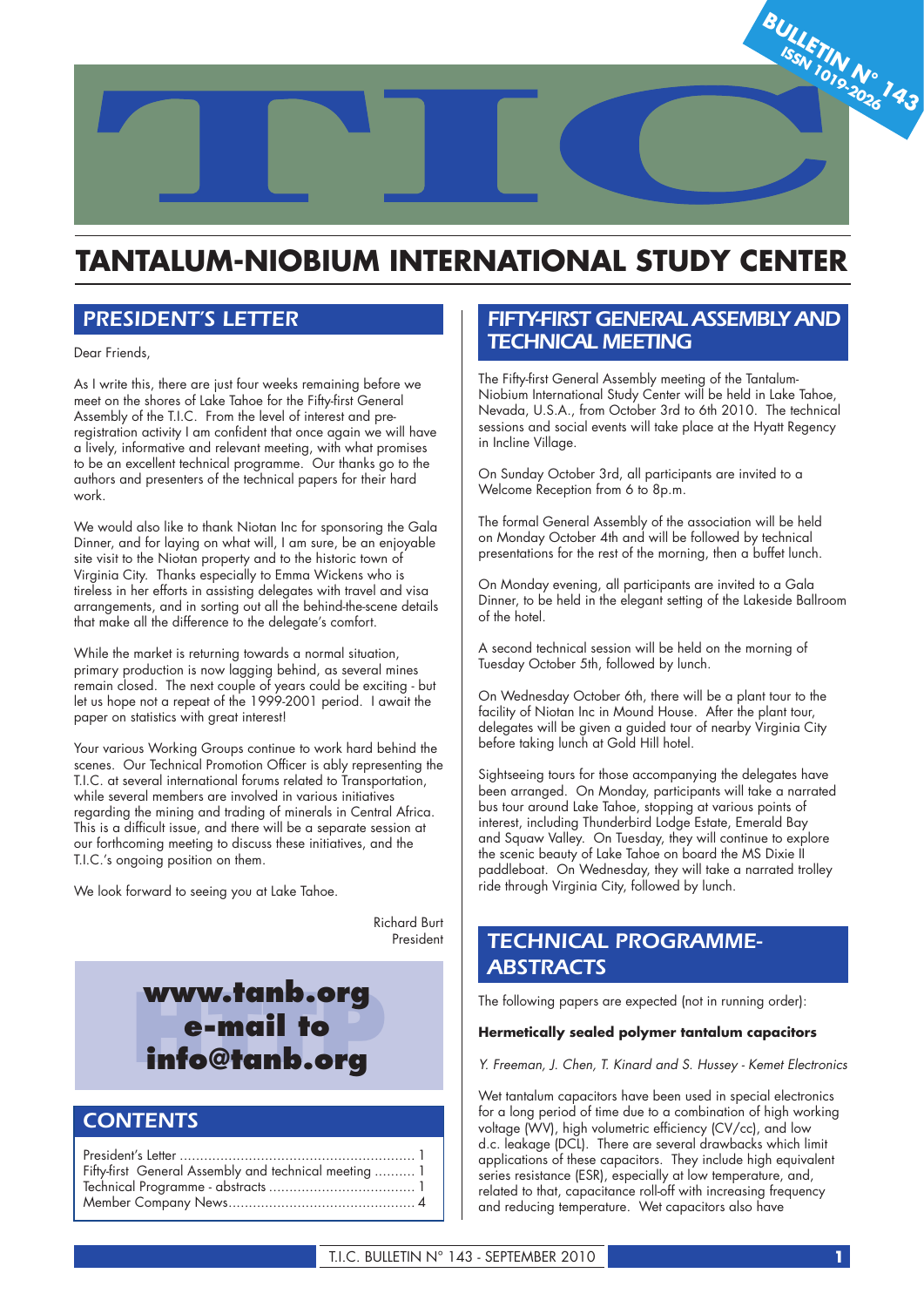low tolerance to reverse voltage, re-formation delay, and catastrophic failure mode. In comparison to wet capacitors, polymer tantalum capacitors do not have these drawbacks; however, until recently their WV and CV/cc were much lower than those of wet capacitors, while the DCL was much higher than the DCL in tantalum wet capacitors.

Recent breakthroughs in tantalum capacitor technology and fundamental understanding of the conduction mechanisms in these capacitors allowed Kemet to develop a new type of hermetically sealed polymer tantalum capacitors. These capacitors are similar to the wet tantalum capacitors in terms of WV, CV/cc and DCL and can be used as a direct replacement of wet capacitors. At the same time, these capacitors have all the advantages of solid polymer capacitors, including low and stable-with-temperature ESR, capacitance which is stable with temperature and frequency, no re-formation delay, and forgiving failure mode. They also have record high breakdown voltage (BDV) at reverse voltage. The paper presents fundamentals and electrical characteristics of the new polymer tantalum capacitors in comparison to wet tantalum capacitors.

#### **The use of tantalum based materials in industrial scale hydrogen production – a case study**

#### *Bo Gillesberg and Dean Gambale - Tantaline*

With energy efficiencies exceeding 50%, the sulfur-iodine thermochemical process, developed by General Atomics, is among the most promising technologies for large scale future hydrogen production. Despite intensive research for decades, no materials with satisfactory corrosion resistance have been found among traditional corrosion alloys such as titanium and nickel alloys (Hastelloy). A pilot plant study made by General Atomics shows that tantalum based surface alloys developed by Tantaline are technically and economically attractive for an industrial scale-up of the hydrogen process.

This presentation will discuss the process conditions and the challenges faced in the sulfur-iodine thermochemical process and how Tantaline's tantalum based materials were used to meet the mechanical, chemical and economic challenges where virtually all other specialty materials such as nickel-based alloys, fluoro-polymers, glass, and tantalum metal have failed.

#### **High CV/g tantalum flake powder from plasma spray technology**

*John Crawley - Niotan Inc*

Limitations to the mechanical deformation of tantalum particles using conventional ball milling methods have prevented the attainment of tantalum flake particles capable of more than about 20 000 CV/g. A new and patented process developed by Niotan Inc using high speed deformation of ultra-high temperature tantalum promises to now go beyond this surface area barrier.

In this new process tantalum precursor powder is heated in a specially designed plasma torch situated in a controlled atmosphere chamber. The power level of the plasma torch is controlled to soften the tantalum particles to very close to the melting point while accelerating the particles to a selected speed sufficient to provide enough kinetic energy to just overcome the surface tension of the semi-molten tantalum metal, but not enough to shatter the particles.

Under these conditions the tantalum material, brought into this specific thermodynamic state, is impacted against a rotating, cryogenically cooled target of such geometry as to cause the

immediate deformation of the tantalum to a very thin flake shape and freeze the shape before the residual surface tension forces can vitiate the morphology, thus preserving the flake shape in a solid particle. Unimpeded by the problems associated with the mechanical deformation of tantalum particles in the solid state a whole new category of surface area is opened up to the technology of tantalum flake.

The high volume production of tantalum flake using this method and the tantalum capacitor powder made from the flake is reviewed.

#### Progress with Nb<sub>3</sub>Sn conductors for fusion and **particle accelerator applications**

#### *Jeff Parrell and Scott Reiman - Oxford Superconducting Technology*

The critical current density (Jc) of  $Nb<sub>3</sub>Sn$  strand has been significantly improved over the last several years, through the development of internal tin processes. For many applications, high Jc internal tin strand has displaced strand made by the bronze process. However, for some applications high Jc alone is not sufficient. For fusion applications such as ITER, we have developed single-barrier internal tin strands having non-Cu Jc values over 1100 A/mm² (12 T, 4.2 K) with hysteresis losses less than 700 mJ/cm<sup>3</sup> over non-Cu volume. We will present early results from our production campaign for ITER. For high field magnet applications, higher Jc values are achieved using a distributed barrier design. We have continued development of high Jc strand made with Nb-47Ti rods to supply the dopant, and are working on optimization of the titanium content. This Nb-Ti strand maintains a Jc value of 3000 A/mm² (12 T, 4.2 K), but has improved higher field performance compared with our standard Nb-Ti material, reaching 1700 A/mm² at 15 T. To reduce the effective filament diameter in these high Jc strands, the number of subelement rods incorporated into the final restack billet has been increased to 127 in routine production, and results will be presented on experimental 217 stack billet configurations.

# **2010: a statistics and transport odyssey**

*Ulric Schwela - Tantalum-Niobium International Study Center*

The T.I.C. statistics for the past five years have shown great changes for both niobium and tantalum. The industry has not been immune to the global economic downturn, with dramatic production cutbacks combined with fall in demand in 2008, followed by a gradual recovery beginning in 2009. The statistics review will cover all the T.I.C. statistics categories, i.e. niobium primary production and processors' shipments, tantalum primary production, processors' receipts and shipments, and finally capacitor producers' receipts. A reminder of the underlying principles will be provided.

The issue of Transport of Class 7 materials will be described separately, covering the highlights since 2003 and looking in greater detail at the major events of the past year. The aim remains to resolve the problems associated with the delay and denial of shipment of tantalum raw materials and the work is divided into distinct thematic areas: regulatory monitoring and participation in decision making at the International Atomic Energy Agency; tackling ongoing issues through the International Steering Committee on the Denial of Shipments of Radioactive Material where the T.I.C. now holds the position of Deputy Chair; direct assistance to members in resolving delays and denials as and when they occur.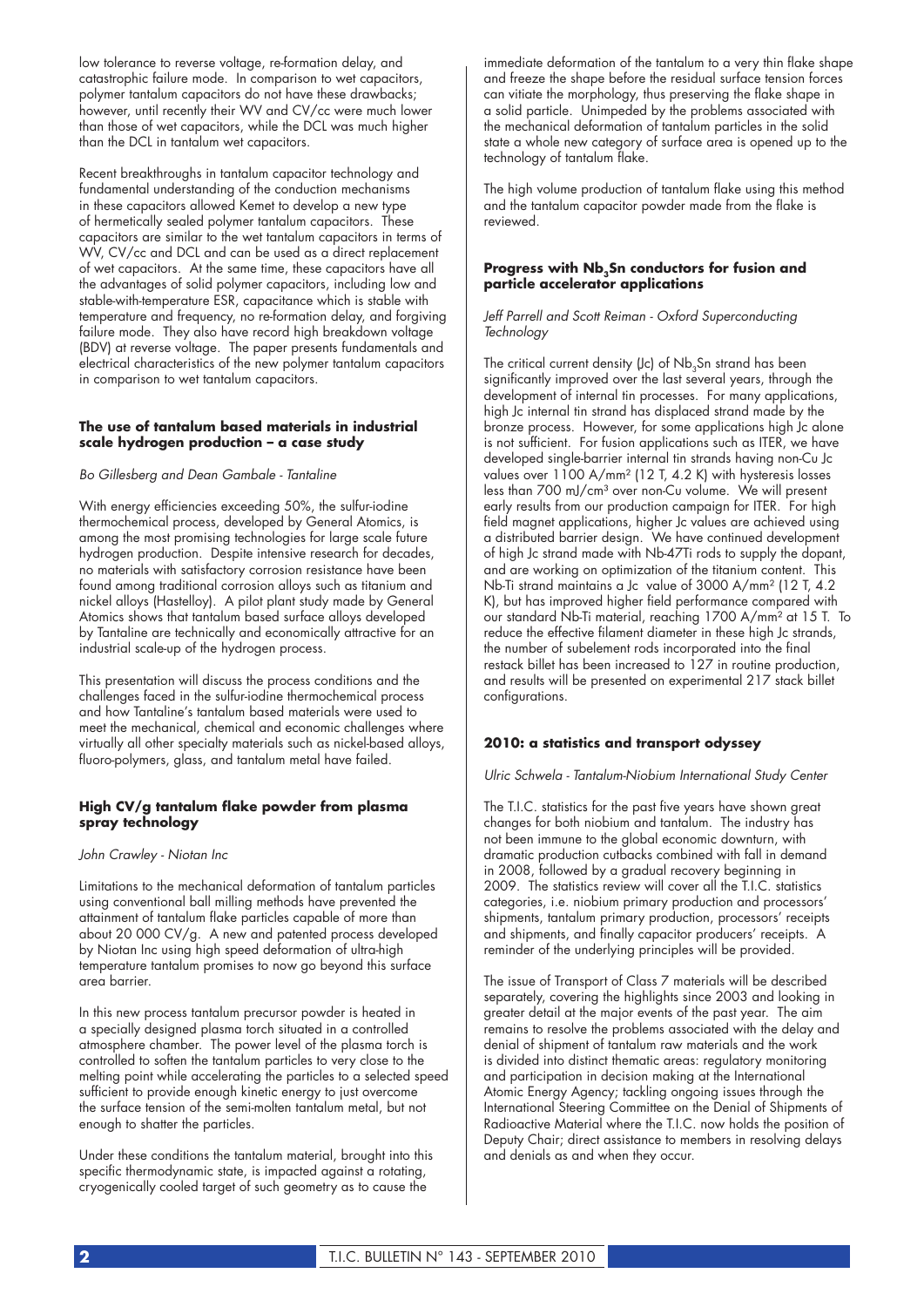### **How to make tantalum**

### *James Fife - Niotan Inc*

The chemical and physical processing we do in our factories to make capacitor grade tantalum powder is a tiny fraction of the job of actually making tantalum. The tantalum atom is composed of 73 positively charged protons crammed into a very small nucleus. The amount of energy required to assemble this atom from neutrons and protons against the mutual repulsion of these protons is amazingly large: one mole of tantalum (181 grams) would require the energy released by 25 000 tons of TNT to assemble! What process could have done this? The story of how tantalum is made is interesting, the answer perhaps surprising and the conclusions drawn from it are... tantalizing.

#### **Production of superconductor niobium materials at TVEL Corporation**

*M.Y. Shlyakhov, V.V. Rozhdestvenskiy, V.I. Kalantyr and V.N. Kazantsev (JSC TVEL), K.M. Abramushin (JSC ChMP), A.E. Vorobieva and V.A. Drobishev (Bochvar Institut)*

In 2008, at TVEL's subsidiary, JSC Chepetsky Mechanical Plant (ChMP), the new facility of low temperature superconductor (NbTi, Nb<sub>3</sub>Sn) fabrication was put into operation. The facility includes large ingot production of Nb, NbTi alloy and tin bronze, fabrication of component parts (rods, tubes) and superconductor strands. Key advantages of ChMP are that the plant enjoys super modern equipment, a high safety and production culture, and a close relationship with the designer of the superconductor technology, Bochvar Institute (JSC VNIINM, Russia).

Russia plays one of the key roles in implementation of the International Thermonuclear Reactor (ITER) project. TVEL is nominated as the only Russian producer of superconductor strands for ITER; and large-scale production of superconductor materials was launched at the beginning of 2010. Other Russian participants in the ITER project are: Russian Research Center 'Kurchatov Institute' (ITER DA, Physics, Diagnostics, Engineering), Efremov Scientific Research Institute of Electrophysical Apparatus (Magnet systems, Divertor, Power supplies), Russian Cable Institute VNIIKP (Cable & Conductors).

A review of the main advances in superconducting strand technology is presented. Results of the main activities in research and development and those connected with ITER are outlined.

#### **Tantalum sputtering targets: application, attributes and future**

#### *Paul S. Gilman - Praxair Electronics*

In the 1970s an early application of tantalum sputtering targets was in the deployment of physical vapor deposition as the source material to deposit tantalum thin films for the fabrication of discrete thin film resistors. Since then the deposition of tantalum thin films has been integral to components in magnetic thin film heads and anti-cavitation layers in thermal inkjet printer heads. The exponential growth in tantalum thin film use can be correlated with the growth of copper metallization as the critical barrier layer in modern semiconductor devices. Today tantalum is the single most expensive material in a modern logic or memory chip. As semiconductor processing has become more sophisticated, the requirements of tantalum sputtering targets have become critical to achieving the proper thin film properties such as thickness uniformity, deposition rate and particle performance. Controlling the metallurgical characteristics

of tantalum sputtering targets is essential as semiconductor geometries continue to shrink, in order to achieve high aspect ratio step coverage with conformal films while sputtering at a consistent deposition rate through target life. Examples of tantalum thin film depositions and their relationship to target properties will be given. Finally new opportunities for tantalum barrier applications in copper metallization for geometries ≤ 22nm, Through Silicon Vias and flat panel displays will be discussed.

#### **Green manufacture of tantalum capacitor powder**

#### *Lee Ruch - Niotan Inc*

Due to changing economic conditions and increasing environmental awareness global companies have become more concerned about environmental issues. Niotan is committed to minimizing the impacts on the environment associated with the manufacture of capacitor grade tantalum powder. Tantalum manufacturing requires consumption of alkali halide salts, sodium, magnesium, and mineral acids, and green manufacturing practice dictates diligence in optimizing use and recycling of raw materials as well as avoiding environmental damage from disposal of by-products. The advantage of building a manufacturing operation from green field allowed Niotan to avoid legacy problems, and from the beginning Niotan was able to engineer improvements in best available technology. The purpose of the paper is to analyze the environmental impact per coulomb of tantalum capacitor powder manufacture. Examples of Niotan's on-going efforts to improve 'greenness' of the process will be discussed.

#### **Direct conversion of tantalum scrap to metallurgical and capacitor grade powder**

#### *Craig Hafner - Hi-Temp Specialty Metals*

Hi-Temp Specialty Metals is always seeking to recycle all forms of tantalum to its highest value form with the lowest cost and environmental impact. This presentation details the company's current progress towards the direct conversion of various forms of scrap to tantalum powder. Specifically, the methods of identifying useable starting material, techniques to remove deleterious impurities and convert to powder, and the properties of the powders produced will be discussed.

#### **Special session: Working Group on Tantalum and Niobium Mining**

#### **Order out of chaos: ongoing developments with the Supply Chain initiative**

*Richard Burt - GraviTa, and William Millman - AVX*

The T.I.C. Artisanal and Small Scale Mining Policy was ratified by the membership at the Fiftieth General Assembly in Tallinn, and a subsequent presentation provided a road-map for its implementation. Since the meeting in Tallinn the issue of mining and trading of minerals from countries of weak governance has received considerable attention from various bodies, including the United Nations, the OECD, the International Conference on the Great Lakes Region (ICGLR), the governments of Germany and the U.S. among others, the tin industry, and tantalum's major end-users the electronics and telecommunications industries. This paper will provide the membership with an update on these various initiatives, the role that the T.I.C. has been playing in shaping the conclusions and our efforts to bring 'order out of chaos' in the tantalum supply chain from central Africa with our support of the iTSCi pilot project under way in the eastern Democratic Republic of Congo.